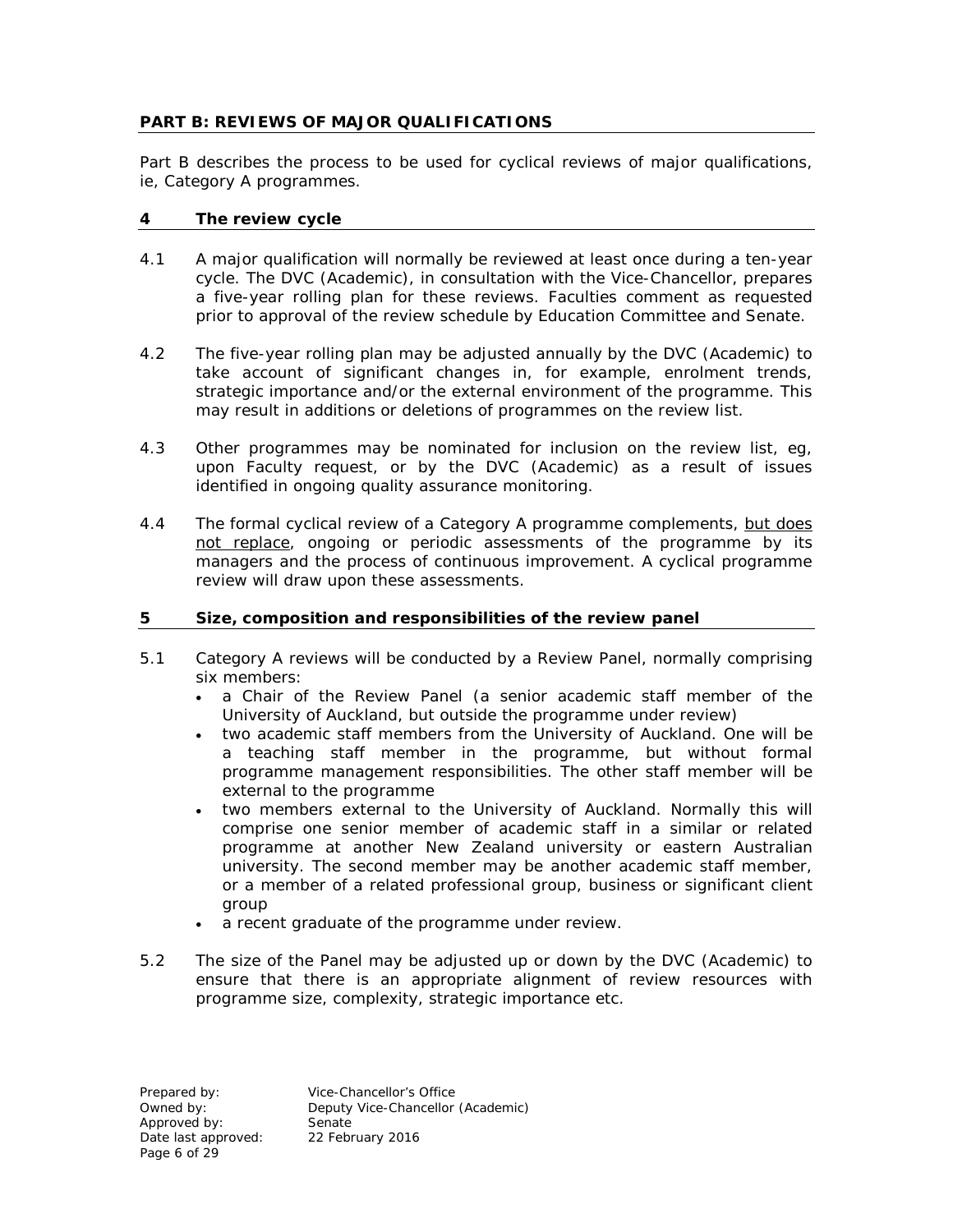- 5.3 The Deans of Faculties will not be members of Review Panels.
- 5.4 The Review Panel Chair should be appointed well in advance of the review. The DVC (Academic) will consult with the Vice-Chancellor and the relevant Dean on possible chairs. The Vice-Chancellor will approve the nomination of the Chair. Following this approval, the Chair will be briefed by the DVC (Academic). The relevant Dean and the Chair (where possible) will collaborate to provide a list of possible Panel members to the DVC (Academic). This list should take into account, as far as possible, relevant expertise and experience, appropriate disciplinary, gender and ethnic representation, and seek to include at least one representative from a *Universitas 21* partner. Relevant biographical data on possible Panel members should be included. The Vice-Chancellor in consultation with the DVC (Academic) decides on membership. Before the membership is finalised any reasoned objections which the Dean might have are considered. Prospective members are then asked if they are prepared to undertake the task. When they have agreed, the review is commissioned.
- 5.5 The Chair is responsible for:
	- ensuring that the review is conducted in accordance with its Terms of Reference and the requirements of confidentiality
	- chairing meetings of the Review Panel
	- acting as the main point of contact between the Review Panel and the DVC(Academic)
	- ensuring that effective means of communication (e.g., email, conference calls) are arranged as necessary between Panel members before and after the site visit
	- co-ordinating requests for additional information
	- preparing the site visit programme in conjunction with the Academic Administrator and the University Secretariat
	- overseeing the invitation of staff, students and others to meet with the Review Panel as per the site visit schedule
	- co-ordinating the drafting of the Review Panel Report, soliciting comments from the Dean and programme managers, finalising the report and submitting it to the Vice-Chancellor within agreed deadlines.
- 5.6 The Chair may also request the DVC (Academic) to augment the Panel by coopting additional members, and may consult with the DVC (Academic) and/or the Vice-Chancellor at any stage in the review process.
- 5.7 Review Panel members will:
	- evaluate the programme portfolio and written submissions
	- request, if necessary, additional information through the Chair
	- provide input into the site visit programme
	- participate, as agreed with the Chair, in writing the final report.
- 5.8 The Academic Administrator in the Office of the Vice-Chancellor will:
	- advise the Academic Head, where requested, on the preparation of the departmental portfolio

Prepared by: Vice-Chancellor's Office<br>
Owned by: Deputy Vice-Chancellor Deputy Vice-Chancellor (Academic)<br>Senate Approved by:<br>
Date last approved: 22 February 2016 Date last approved: Page 7 of 29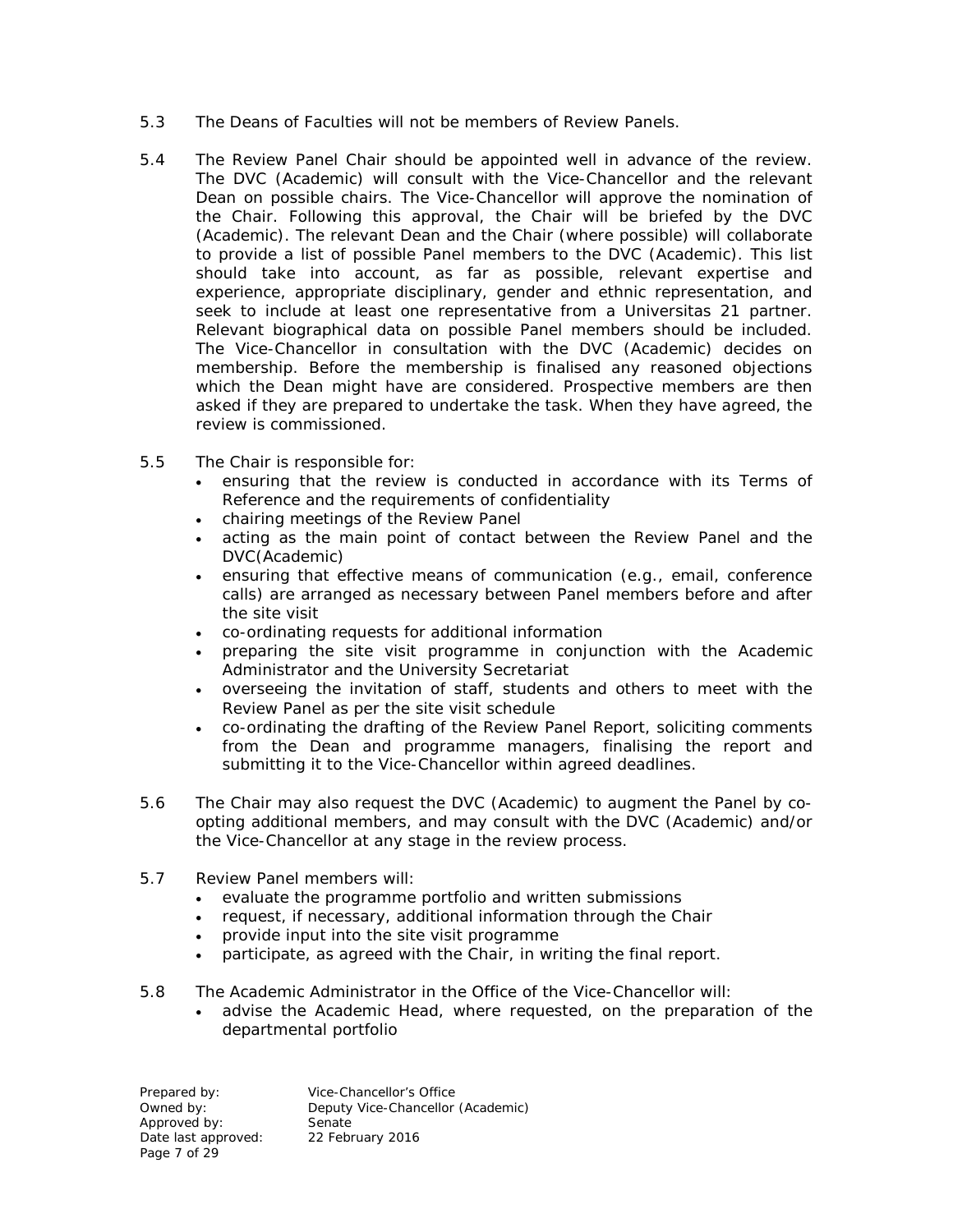- manage the request and receipt of submissions
- attend panel meetings and take notes
- action Panel requests for additional information
- assist the Chair, where requested, in finalising the Review Panel Report.
- 5.9 The University Secretariat will provide secretarial support to assist the Chair, the Academic Administrator and the Review Panel in its work.

## **6 Confidentiality**

- 6.1 Review Panel members will treat all submissions, written and oral, as confidential. Submissions are destroyed when the review report is finalised.
- 6.2 The names of staff who appear before the Review Panel may be kept confidential.
- 6.3 A Review Panel may be exposed to or uncover sensitive material during the course of its work. Panel members will treat material (both written and oral) that is sensitive to the career or reputation of individual staff, or is commercially sensitive, with utmost care.
- 6.4 Where warranted, the Review Panel should report any findings on individual staff in a separate confidential report to the Vice-Chancellor. Issues that emerge outside of the Terms of Reference for a review may also, at the discretion of the Panel, be reported separately to the Vice-Chancellor. As the Vice-Chancellor is the employer of all staff, he/she will retain the report, and if action follows, may make information from it available to the staff member concerned.

## **7 Terms of reference**

- 7.1 The generic Terms of Reference (see **Annex 2**) outline the focus of the review. To take account of a special aspect(s) requiring investigation, the Dean may request that the Vice-Chancellor and the DVC (Academic) include additional Terms of Reference. Additional Terms may also be included by the Vice-Chancellor and DVC (Academic). The Review Panel at its discretion may consider any matters presented in submissions that it deems relevant to its Terms of Reference.
- 7.2 Review Panels will be provided with up-to-date information on resource contexts and resourcing criteria by Faculty Offices, but should only comment on programme resource levels (e.g., staffing, financial, administrative, physical, etc) in so far as they pertain to the Terms of Reference.

## **8 Compiling information**

8.1 In addition to its own expertise, the Review Panel will use the following major sources of information in its work:

Prepared by: <br>
Deputy Vice-Chancellor<br>
Deputy Vice-Chancellor Deputy Vice-Chancellor (Academic)<br>Senate Approved by: Senate<br>Date last approved: 22 February 2016 Date last approved: Page 8 of 29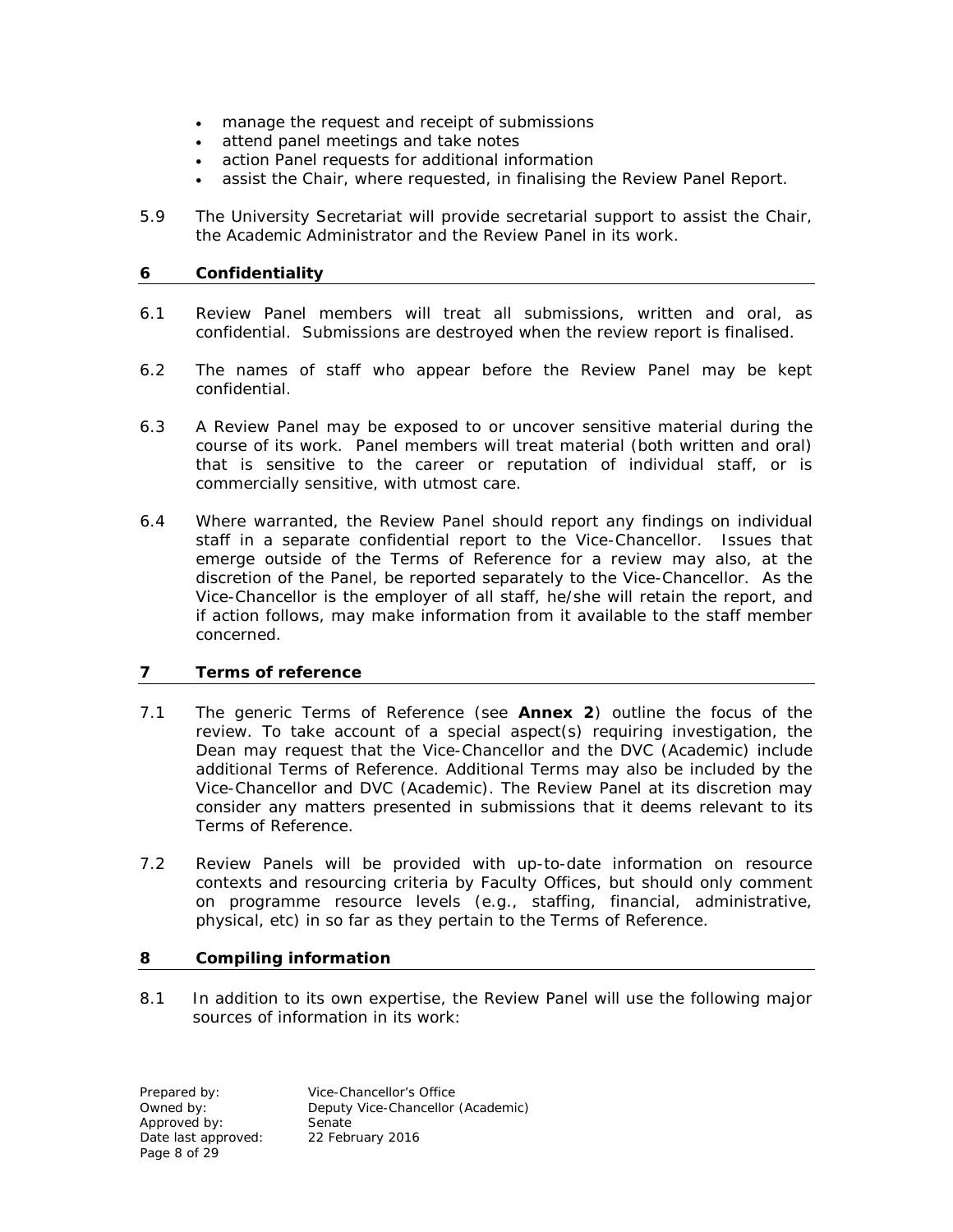- the programme self-review portfolio
- solicited written submissions
- interviews during the site visit.

## *The programme portfolio (self-review document)*

- 8.2 Following agreement on the Terms of Reference for a review, a programme portfolio will be prepared.
	- The relevant Dean will designate the staff responsible for co-ordinating preparation of the portfolio, e.g., programme managers or co-ordinators
	- Enough copies of the portfolio for each Review Panel member, and one for the Secretariat, will be submitted to the University Secretariat at least **six weeks** prior to the visit of the Review Panel
	- To minimise workload and duplication, the portfolio will utilise to the maximum extent possible existing sources of data and information. Some of these data (e.g., from university-wide databases) may need to be processed further by their holders in order to meet the programmespecific and comparative needs of the Review Panel. **See Table 2 below.**
	- The Planning and Quality Office will provide its information to the portfolio coordinator(s) at least three weeks before the due date for portfolio submission.
- 8.3 The portfolio should contain both factual information about the programme and reflection and critical analysis. Among the issues that the portfolio should address are:
	- How does the programme relate to the University's Strategic Plan?
	- What are the objectives of the programme?
	- Are the programme's activities the best means of achieving its objectives?
	- What are our current strengths (highlighting good practices, outcomes and impacts) and weaknesses?
	- How does the programme attempt to meet the attributes of the University's Graduate Profile?
	- What mechanisms and processes do we have to ensure quality (including benchmarking activities) and to report on the effectiveness of the programme?
	- What innovations have been made in the programme recently and how well have they worked?
	- What strategies and activities, or resource re-profiling, can further improve the performance of the programme?
- 8.4 A suggested portfolio structure is shown in **Table 2** below. Portfolios should be brief and to the point. Use of diagrams and flow charts is encouraged. Suggested maximum length for the main document (excluding appendices) is 7,500 words. Some of the information included in the self-review portfolio will be relevant under more than one term of reference and may be crossreferenced.
- 8.5 The portfolio should be presented in two spiral-bound volumes. The first volume will contain reflective comments and analysis under the Terms of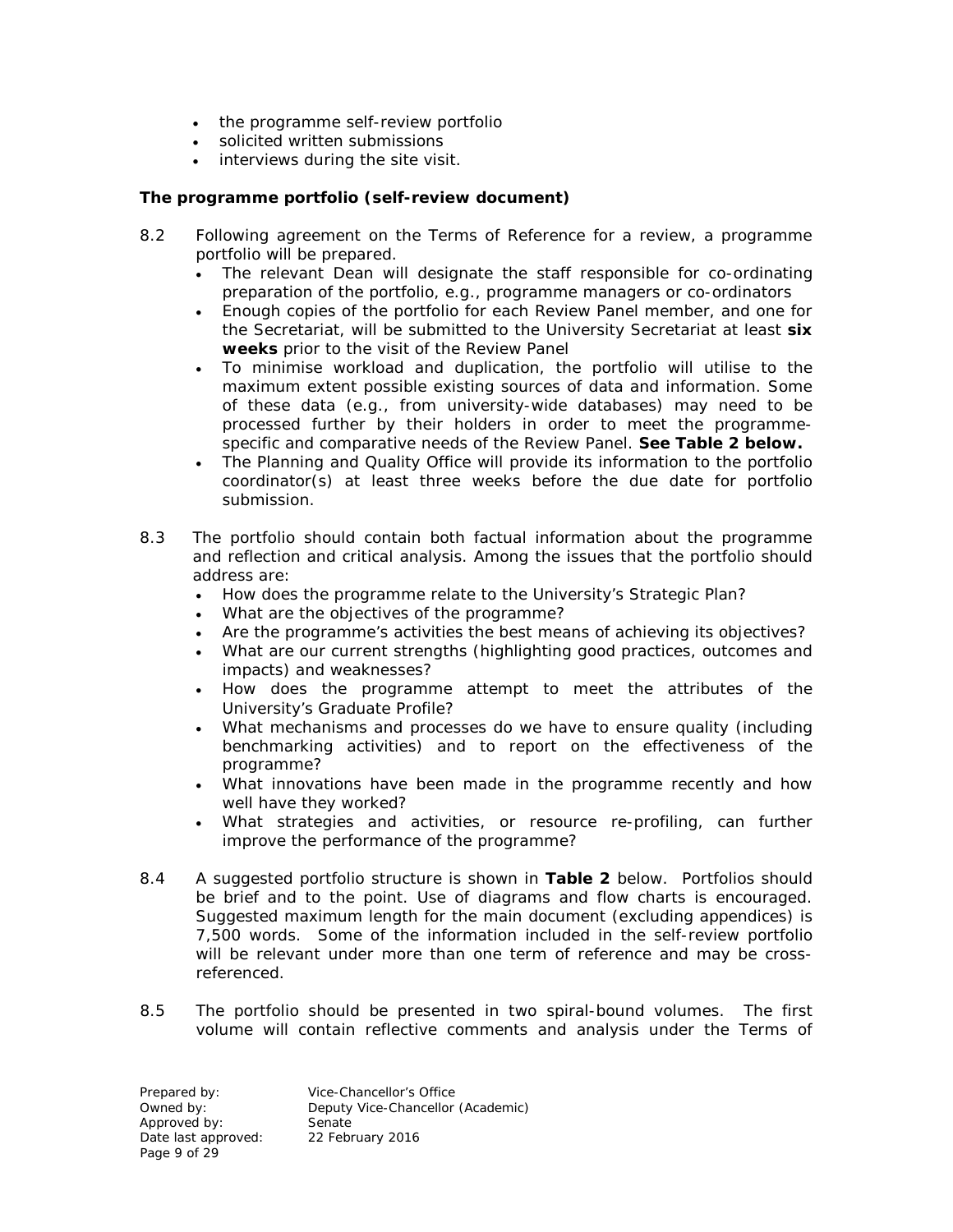Reference (see **Table 2**). The second volume will contain supporting information as appendices to the main volume. Some supporting information may be included on CD-Rom, where appropriate.

### **Table 2: Self-review portfolio structure**

| <b>Section</b>                                | Suggested areas for reflective comment<br>may include: (refer Annex 1)                                                                                                                                                                                                                                                                                                                                                                                                                                                                                                                                                                                                                                                                                                                                                                                   | Supporting information that may be<br>included in the main text or as<br>appendices                                                                                                                                                                                                                                                  |  |
|-----------------------------------------------|----------------------------------------------------------------------------------------------------------------------------------------------------------------------------------------------------------------------------------------------------------------------------------------------------------------------------------------------------------------------------------------------------------------------------------------------------------------------------------------------------------------------------------------------------------------------------------------------------------------------------------------------------------------------------------------------------------------------------------------------------------------------------------------------------------------------------------------------------------|--------------------------------------------------------------------------------------------------------------------------------------------------------------------------------------------------------------------------------------------------------------------------------------------------------------------------------------|--|
| <b>Introduction</b>                           | Overview of the programme including:<br>significant points in the history of the<br>$\bullet$<br>programme<br>special characteristics or factors that<br>$\bullet$<br>have influenced development since the<br>last review (where relevant)<br>current strengths and weaknesses<br>$\bullet$<br>key matters that are of particular<br>$\bullet$<br>interest or concern<br>plans for future development<br>$\bullet$<br>reorganisation or other plans that may<br>$\bullet$<br>affect the programme under review                                                                                                                                                                                                                                                                                                                                          | copy of the proposal establishing the<br>٠<br>programme<br>the previous programme review report<br>$\bullet$<br>the formal faculty response(s) to the<br>$\bullet$<br>previous review report<br>a table showing the current status of<br>implementation of the<br>recommendations of the previous<br>review report                   |  |
| Programme purpose<br>and design               | programme purpose and objectives and<br>$\bullet$<br>alignment with faculty and University<br>objectives, including how the<br>programme aligns with the University's<br>graduate profile<br>tabular summary of expected<br>$\bullet$<br>programme outcomes for students<br>(including, knowledge and<br>understanding, intellectual skills and<br>attributes, and other skills and<br>attributes)<br>brief description of all contributing<br>$\bullet$<br>subject areas and their contribution to<br>the programme (eg, majors,<br>specializations, minors, core subjects)<br>description of major changes to the<br>$\bullet$<br>Regulations<br>and<br>schedule<br>οf<br>prescriptions in the past five years<br>composition of the student body and<br>$\bullet$<br>analysis of the capacity of the<br>programme to attract high-quality<br>students | <b>Faculty Strategic Plan</b><br>$\bullet$<br>Faculty Teaching and Learning Plan<br>$\bullet$<br>Programme Regulations and schedules<br>٠<br>tables showing composition of the<br>$\bullet$<br>student body, including where possible<br>enrolments (EFTS and/or head count)<br>and entrance qualifications of students<br>(see 8.6) |  |
| <b>Curriculum content</b><br>and organisation | coverage and currency of curriculum<br>$\bullet$<br>content, including consideration of areas<br>that should be introduced, expanded or<br>reduced<br>structure of the pathways through the<br>$\bullet$<br>programme and into postgraduate study<br>methods used for ensuring the<br>continued relevance of curriculum<br>content<br>the measures taken to link research and<br>$\bullet$<br>teaching in the programme<br>the measures taken to integrate<br>$\bullet$<br>national and international perspectives<br>into the curriculum                                                                                                                                                                                                                                                                                                                | schedule of course prescriptions<br>$\bullet$                                                                                                                                                                                                                                                                                        |  |

Approved by: Senate Date last approved: 22 February 2016 Page 10 of 29

Prepared by: Vice-Chancellor's Office Deputy Vice-Chancellor (Academic)<br>Senate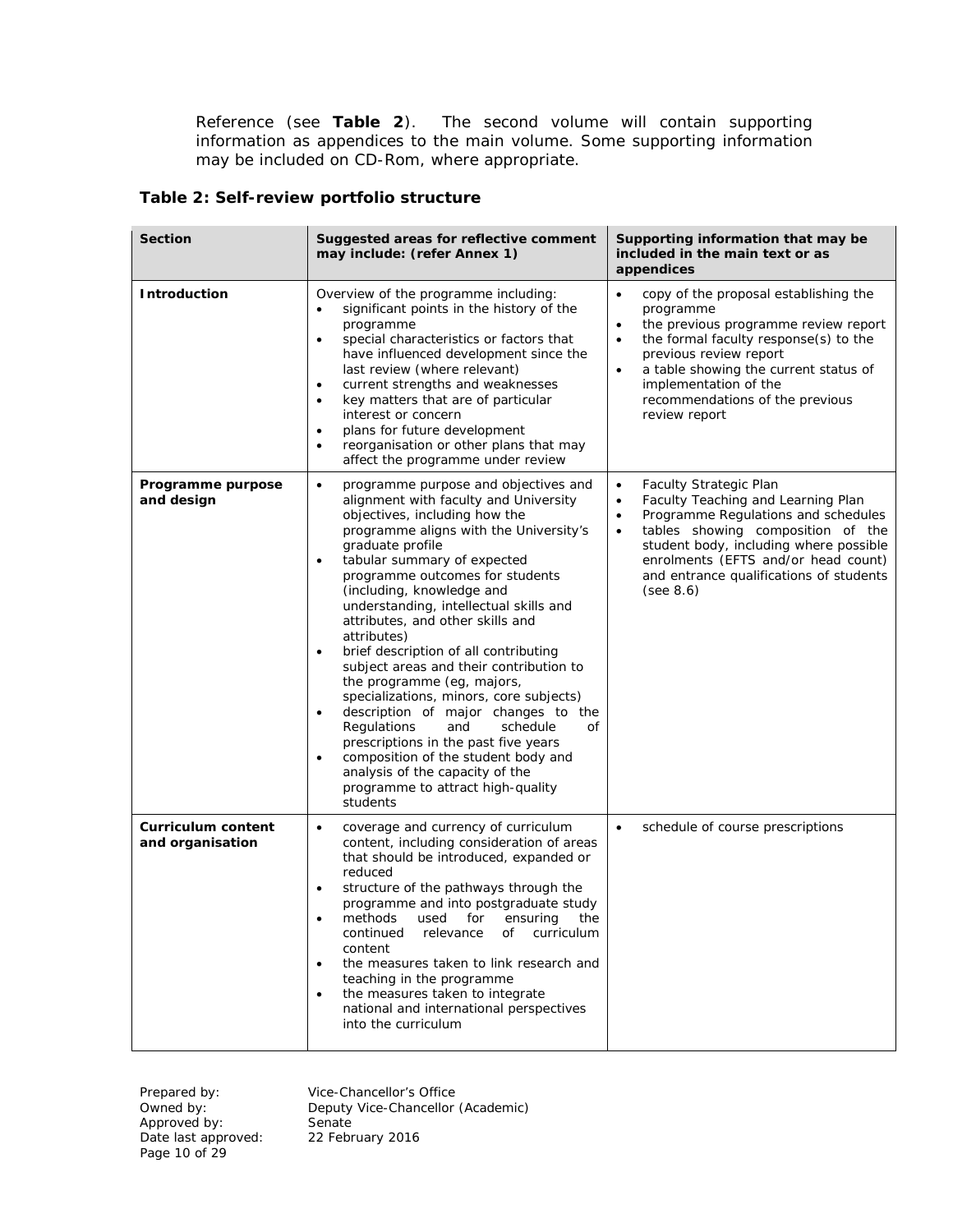| <b>Section</b>                       | Suggested areas for reflective comment<br>may include: (refer Annex 1)                                                                                                                                                                                                                                                                                                                                                                                                                                                                                                                                                                                                                                                                                                                                                                                                                                                                                                                                                                                                                                                                                                                                                                                                                                                                               | Supporting information that may be<br>included in the main text or as<br>appendices                                                                                                                                                                                                                                                                                                                                                                                                                                                                                                                                                       |  |
|--------------------------------------|------------------------------------------------------------------------------------------------------------------------------------------------------------------------------------------------------------------------------------------------------------------------------------------------------------------------------------------------------------------------------------------------------------------------------------------------------------------------------------------------------------------------------------------------------------------------------------------------------------------------------------------------------------------------------------------------------------------------------------------------------------------------------------------------------------------------------------------------------------------------------------------------------------------------------------------------------------------------------------------------------------------------------------------------------------------------------------------------------------------------------------------------------------------------------------------------------------------------------------------------------------------------------------------------------------------------------------------------------|-------------------------------------------------------------------------------------------------------------------------------------------------------------------------------------------------------------------------------------------------------------------------------------------------------------------------------------------------------------------------------------------------------------------------------------------------------------------------------------------------------------------------------------------------------------------------------------------------------------------------------------------|--|
| Teaching, learning<br>and assessment | Teaching and learning<br>analysis of staff/student ratios<br>$\bullet$<br>contribution to teaching by:<br>$\bullet$<br>specific contributing departments/<br>$\circ$<br>schools, etc.<br>academic staff level (including<br>$\circ$<br>tutors and demonstrators)<br>description of teaching methods in<br>$\bullet$<br>general and any specific instances of<br>different methods including innovative<br>or flexible teaching methods and use of<br>teaching technologies<br>initiatives for responding to diversity<br>$\bullet$<br>Assessment<br>description of assessment methods used<br>$\bullet$<br>and links to programme objectives and<br>outcomes<br>faculty procedures for establishing:<br>$\bullet$<br>student workloads<br>$\circ$<br>coursework requirements<br>$\circ$<br>examination requirements<br>$\circ$<br>faculty procedures for moderation of<br>$\bullet$<br>assessment<br>Student research<br>the opportunities and provisions for<br>$\bullet$<br>student research in taught programmes<br>a statement of policy, process and<br>$\bullet$<br>practice in approving and monitoring<br>student research (where relevant)<br>incentives for student research provided<br>$\bullet$<br>by the faculty, school or department<br>research supervision practices, including<br>organization and monitoring (where<br>relevant) | Teaching and learning<br>faculty formulae (financial and human)<br>applied to the programme (eg, norms<br>on staff-student ratios, workload<br>allocation formulae)<br>Assessment<br>Three examples of an examination<br>$\bullet$<br>paper (one at each teaching level) for<br>the most recent semester<br>documentation for the current year on<br>$\bullet$<br>coursework and examination<br>requirements<br>Student research<br>relevant information about student<br>$\bullet$<br>research outcomes, eg, lists of thesis<br>and dissertation titles, student<br>publications, awards to undertake<br>higher degrees (where relevant) |  |
| <b>Learning resources</b>            | a description of teaching and learning<br>$\bullet$<br>environment and facilities<br>statement on physical resources for<br>$\bullet$<br>students (e.g., space, library, computing<br>facilities, equipment) and plans for their<br>development                                                                                                                                                                                                                                                                                                                                                                                                                                                                                                                                                                                                                                                                                                                                                                                                                                                                                                                                                                                                                                                                                                      | a statement of the administrative /<br>$\bullet$<br>financial / IT support resources<br>provided for the programme                                                                                                                                                                                                                                                                                                                                                                                                                                                                                                                        |  |
| <b>Student achievement</b>           | Tables showing pass and completion<br>an analysis of pass and completion rates<br>$\bullet$<br>$\bullet$<br>an analysis of retention rates and<br>rates, broken down to show gender<br>$\bullet$<br>progression trends<br>and ethnicity variables (see 8.6)<br>a description of any mechanism for<br>Retention rates and progression trends<br>$\bullet$<br>$\bullet$<br>tracking student achievement and<br>(see 8.6)<br>identifying 'at risk' students<br>an analysis of graduate destination and<br>$\bullet$<br>employment<br>trends<br>prizes<br>and<br>scholarships awarded to graduates<br>EEdO initiatives for students, and their<br>$\bullet$<br>impacts                                                                                                                                                                                                                                                                                                                                                                                                                                                                                                                                                                                                                                                                                   |                                                                                                                                                                                                                                                                                                                                                                                                                                                                                                                                                                                                                                           |  |

Approved by: Senate Date last approved: 22 February 2016 Page 11 of 29

Prepared by: Vice-Chancellor's Office Owned by: Deputy Vice-Chancellor (Academic)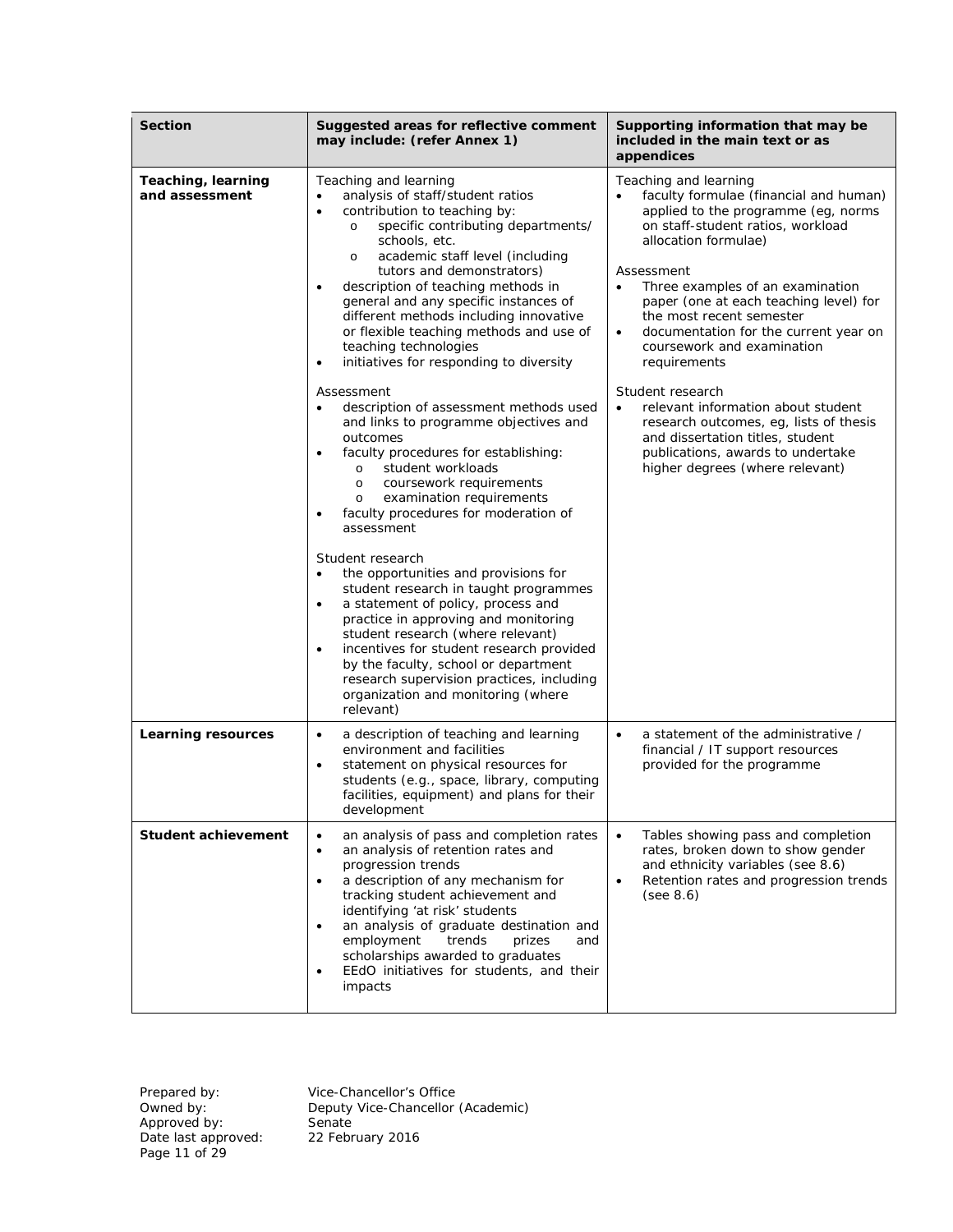| Programme management and planning<br>Programme<br>Programme management and planning                                                                                                                                                                                                                                                                                                                                                                                                                                                                                                                                                                                                                                                                                                                                                                                                                                                                                                                                                                                                                                                                                                                                                                                                                                                                                                                                                                                                                                                                                                                                                                                                                                                                                                                                                                                                                                                                                                                                                                                                                                                                                                                                                                                                                                                                                                                                                                                                                                                                                                                                                                                                                                                                                                                       |                             |
|-----------------------------------------------------------------------------------------------------------------------------------------------------------------------------------------------------------------------------------------------------------------------------------------------------------------------------------------------------------------------------------------------------------------------------------------------------------------------------------------------------------------------------------------------------------------------------------------------------------------------------------------------------------------------------------------------------------------------------------------------------------------------------------------------------------------------------------------------------------------------------------------------------------------------------------------------------------------------------------------------------------------------------------------------------------------------------------------------------------------------------------------------------------------------------------------------------------------------------------------------------------------------------------------------------------------------------------------------------------------------------------------------------------------------------------------------------------------------------------------------------------------------------------------------------------------------------------------------------------------------------------------------------------------------------------------------------------------------------------------------------------------------------------------------------------------------------------------------------------------------------------------------------------------------------------------------------------------------------------------------------------------------------------------------------------------------------------------------------------------------------------------------------------------------------------------------------------------------------------------------------------------------------------------------------------------------------------------------------------------------------------------------------------------------------------------------------------------------------------------------------------------------------------------------------------------------------------------------------------------------------------------------------------------------------------------------------------------------------------------------------------------------------------------------------------|-----------------------------|
| brief description of programme<br>management, quality<br>planning documents specific to the<br>assurance and<br>processes for enrolment, timetabling,<br>programme<br>and examinations<br>projected enrolment numbers for the<br>enhancement<br>$\bullet$<br>programme processes for responding to<br>forthcoming<br>academic<br>$\bullet$<br>including enrolments across majors or<br>disciplinary developments, student<br>demand and interest, and the changing<br>specialisations<br>characteristics of the student body<br>student application trends (for limited<br>$\bullet$<br>teaching links with other faculties,<br>entry programmes and courses)<br>$\bullet$<br>departments or groups within the<br>membership,<br>$\bullet$<br>University and plans to develop these<br>mandates/responsibilities and current<br>links<br>year reports of meetings of any<br>Boards of Studies (or equivalent<br>relationship with professional or industry<br>$\bullet$<br>organisations and their input into the<br>programme management body)<br>examples of employer, professional or<br>programme<br>$\bullet$<br>industry comment (if available)<br>current and anticipated resource context<br>$\bullet$<br>Student advice and information<br>Student advice and information<br>a description of programme methods for<br>Current programme prospectuses,<br>academic advice and information<br>faculty or department handbooks,<br>available to students<br>website references<br>Three examples of a current course<br>$\bullet$<br>guide (one at each teaching level)<br>Quality assurance and enhancement<br>the processes for faculty monitoring of<br>copy of the degree planner or similar<br>teaching evaluation plans for those<br>given to students<br>schools and departments contributing to<br>the programme<br>Quality assurance and enhancement<br>processes within the programme for use<br>$\bullet$<br>systematically analysed results<br>$\bullet$<br>of student evaluation of courses at the<br>student evaluation of courses and over<br>programme management level and how<br>the last three years<br>feedback is provided to students<br>reports of external examiners<br>$\bullet$<br>processes for annual monitoring of<br>$\bullet$<br>assessors<br>quality<br>programme<br>(eg,<br>external<br>evidence of stakeholder input into<br>assessments, professional monitoring or<br>planning,<br>design<br>programme<br>appraisal, departmental and faculty<br>content<br>monitoring of course quality etc.)<br>selection and use of external examiners<br>$\bullet$<br>or assessors<br>other<br>performance<br>$\bullet$<br>programme<br>benchmarking data,<br>indicators, eg,<br>internal student satisfaction surveys,<br>prizes and scholarships awarded to<br>graduates | year(s),<br>of<br>or<br>and |

#### 8.6 Documentation to be included as appendices to the portfolio provided by other units within the University on the request of the faculty:

| <b>Planning and Quality</b><br><b>Office</b> | (multiple year data, including where available gender, ethnicity and age variables)<br>Enrolments (EFTS and/or head count)<br>Entrance qualifications of students<br>Pass rates and grade distribution for the two most recent examination sessions<br><b>Retention rates</b><br>Progression trends<br>Results of any applicable student satisfaction surveys |
|----------------------------------------------|---------------------------------------------------------------------------------------------------------------------------------------------------------------------------------------------------------------------------------------------------------------------------------------------------------------------------------------------------------------|
|----------------------------------------------|---------------------------------------------------------------------------------------------------------------------------------------------------------------------------------------------------------------------------------------------------------------------------------------------------------------------------------------------------------------|

Prepared by: Vice-Chancellor's Cowned by: Deputy Vice-Chancellor's Cowned by: Senate<br>
Approved by: Senate<br>
Date last approved: 22 February 2016 Date last approved: 22 February 2016 Page 12 of 29

Vice-Chancellor's Office Deputy Vice-Chancellor (Academic)<br>Senate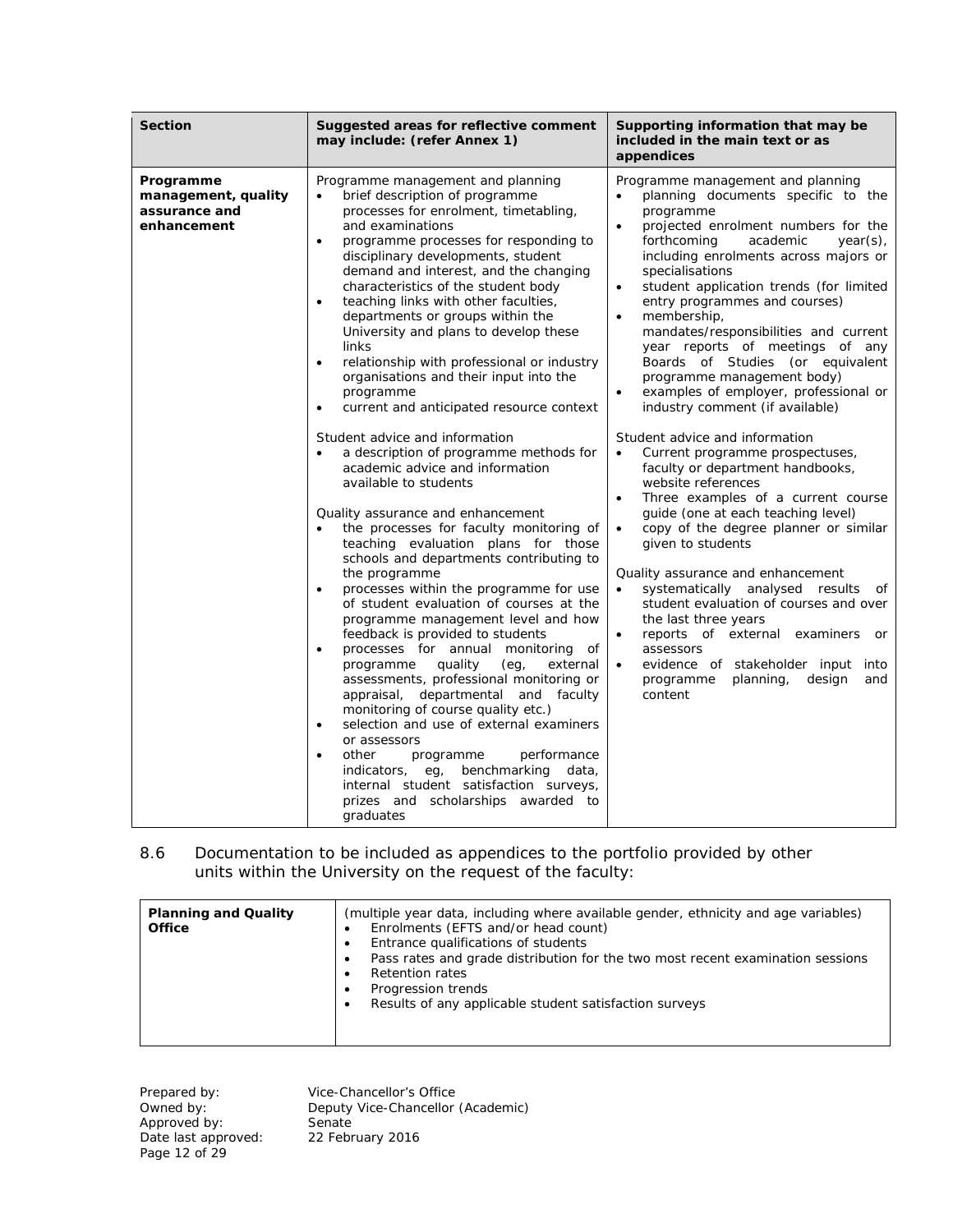|                             | N.B. The Planning Office will, upon request, provide comparative data on the above<br>measures against other departments within the University. The Planning Office can<br>also be used as a resource by both departments and the Review Panel to identify and<br>assemble appropriate benchmarking data from other universities. |  |
|-----------------------------|-----------------------------------------------------------------------------------------------------------------------------------------------------------------------------------------------------------------------------------------------------------------------------------------------------------------------------------|--|
| <b>Academic Secretariat</b> | <b>CUAP Definitions of Academic Programmes</b><br>The University's Concurrent Teaching Policy (Guidelines for the Preparation of<br>$\bullet$<br>Proposals and Amendments)<br>Glossary of Terminology related to programmes (University Calendar)                                                                                 |  |

### *Written submissions*

- 8.7 The Academic Administrator will post a notice in *Next Week Online* requesting written submissions from interested staff and students. In addition, at their initial meeting, the DVC (Academic), Panel Chair, Dean, and internal panel member can draw up a list of people or groups who could be invited to make submissions. Submissions could be solicited from the following categories:
	- Deans
	- Academic Heads
	- Teaching staff in the programme
	- Currently-enrolled undergraduate and postgraduate students
	- Pro Vice-Chancellor (Maori)
	- Pro Vice-Chancellor (EO)
	- Pro Vice-Chancellor (International)
	- University Librarian
	- Recent graduates
	- Employers of graduates
	- Other stakeholder organisations, professional or community groups with which the programme has links
- 8.8 Invited written submissions are called for by the Review Panel Chair, with the administrative support of the Academic Administrator. Requests for submissions should:
	- be specific concerning matters about which comment is being sought (those known to have expertise or interest relating to a particular academic or professional facet of the programme should be asked specifically to comment on that facet)
	- indicate that the review is not a review of individual staff performance
	- enclose a copy of the Terms of Reference
	- advise respondents that they may designate part or all of their submission as confidential to the Review Panel
	- enclose a brief summary of background data about the programme.
- 8.9 The Review Panel may request other materials about the programme prior to the site visit**.** The Panel may also request copies of recent reviews of departments that contribute to the programme. A Review Panel may also consider other means of gathering information and may consult with any party they choose.

Approved by:<br>
Date last approved: 
22 February 2016 Date last approved: Page 13 of 29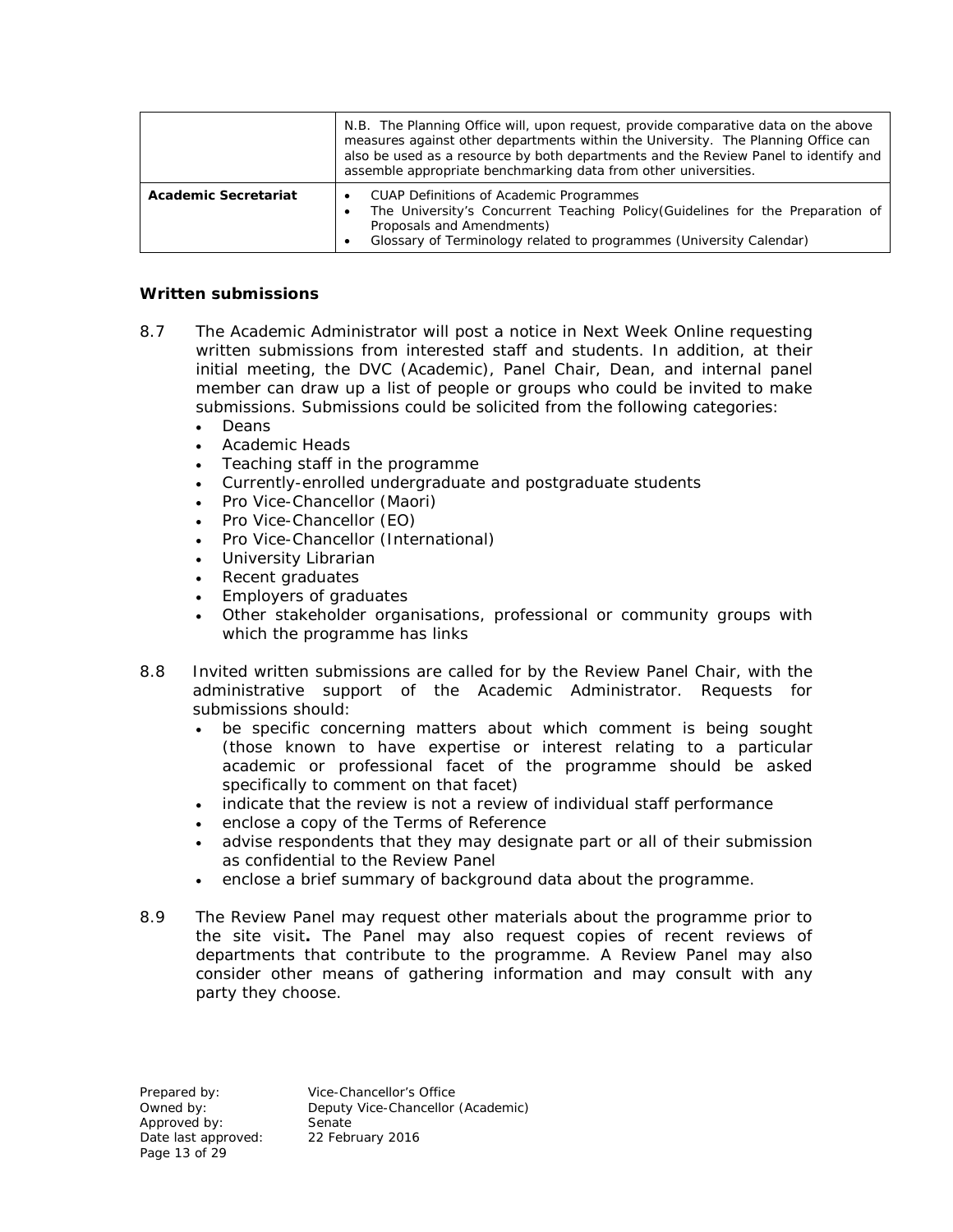## *Site visit by the Review Panel*

- 8.10 The site visit is devoted to interviews, further analysis and discussion, and progressing the draft report. Interviews, either with the entire Panel or individual members, are used to validate (confirm, challenge, elaborate) the judgements made in the portfolio, and to collect further opinions and experiences from teaching staff, students, representatives of professional and other external bodies, and others who may interact with the programme.
- 8.11 Prior to the formal site visit, the Panel Chair and internal members may meet informally with representatives from programme management to discuss the review process and any particular concerns.
- 8.12 Meetings should take place during the site visit with representatives from:
	- programme managers/co-ordinators, including the Board of Study (or equivalent)
	- Academic Heads of departments contributing to the programme
	- Teaching staff, including tutors and demonstrators
	- staff of key support services, e.g. administration, financial, IT, library, laboratory
	- current students
	- recent graduates
	- community and business groups, and other stakeholders
- 8.13 The Review Panel may also tour facilities and other resources.
- 8.14 Meetings with current students and recent graduates will occur towards the beginning of the visit, so that their views can be discussed subsequently with staff.
- 8.15 The Vice-Chancellor, Deputy Vice-Chancellors (Academic and Research), and Pro Vice-Chancellors (EO, Maori, International and Tamaki) may be invited to meet with the Review Panel.
- 8.16 Following the panel's deliberations, on the afternoon of the final day of the site visit, the Panel should meet with the Dean and academic and general staff who have major responsibilities for the design, delivery and management of the programme to provide a brief verbal summary of the preliminary review findings. A separate meeting with the Dean may be held if the Panel wishes.

## **9 Review timetable**

- 9.1 The review timetable would normally be as follows:
	- Shortly after the commissioning of the review, a meeting is convened of the DVC (Academic), the Panel Chair, other panel members from the University of Auckland, the relevant Dean and/or programme management representative, and the Academic Administrator. This meeting plans the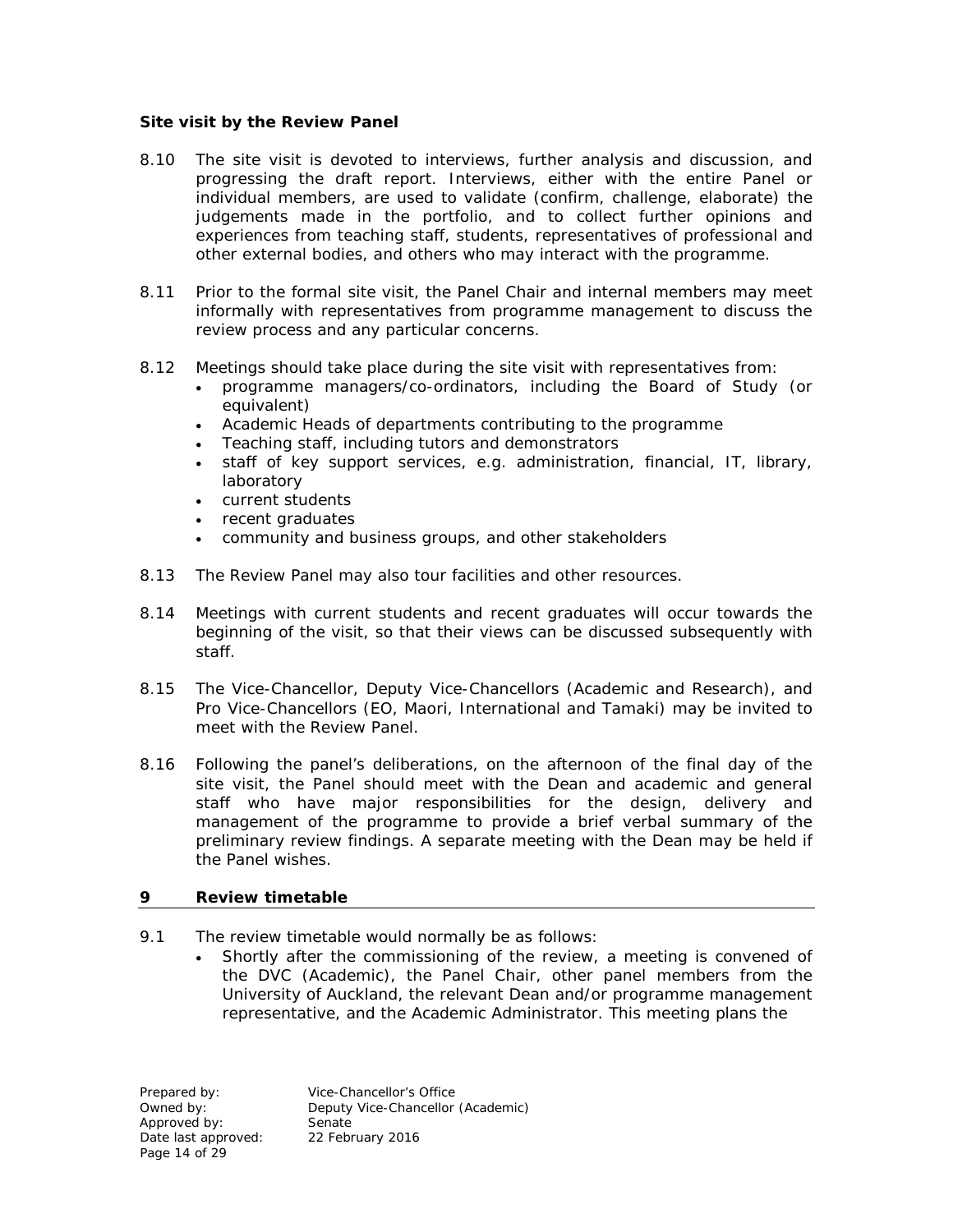conduct of the review, including discussing a list of those from whom submissions will be sought together with any specific requests for comment.

- After submissions and the programme portfolio are received, the Chair summarises the key points raised in the submissions and draws up a tentative list of those to be interviewed, together with a proposed schedule for the site visit. These are circulated to the Panel for comment.
- At the discretion of the Chair, there may be a meeting of the full Panel prior to the site visit to decide on the key issues, whether further information is required, who should be interviewed, whether focus groups should be convened, etc.
- About four months after commissioning, the site visit of the Review Panel takes place. It is suggested that this visit last two to three days, with the final day devoted to analysis, formulation of recommendations and report drafting. The Academic Administrator will support and assist the Panel during the site visit.
- Following the site visit, the Chair co-ordinates drafting of the Panel's report. The Academic Administrator will assist. The Chair has the discretion to discuss findings and recommendations with the Dean. The draft Review report should be completed within eight weeks of the site visit.

**Table 3** provides a typical timeline for key tasks in the Category A programme review process.

Approved by:<br>
Date last approved: 
22 February 2016 Date last approved: Page 15 of 29

Prepared by: Vice-Chancellor's Office Owned by: <br> **Owned by:** Deputy Vice-Chancellor (Academic)<br>
Senate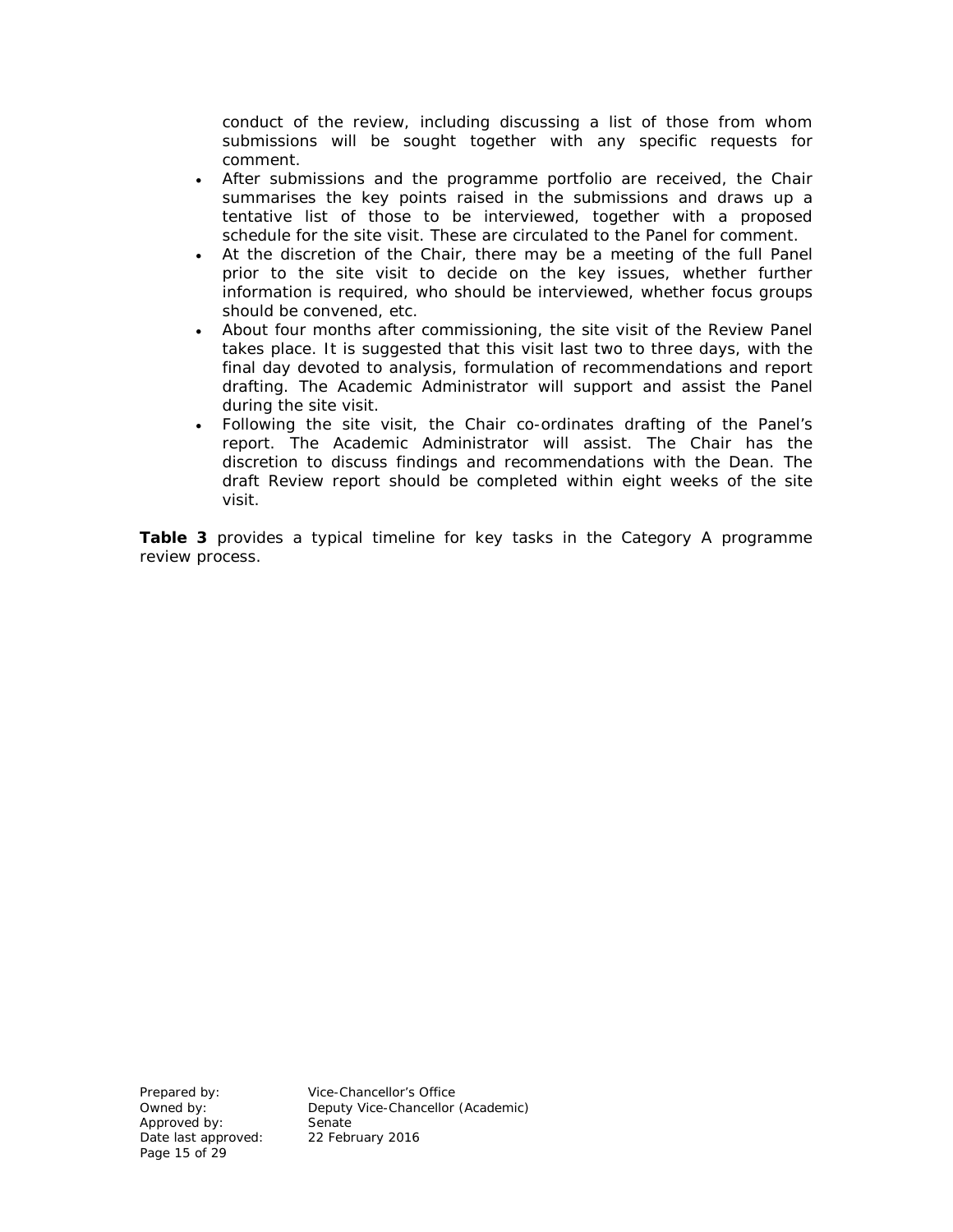| <b>Week</b><br>number | Date | Task                                                                                                                                                                               |
|-----------------------|------|------------------------------------------------------------------------------------------------------------------------------------------------------------------------------------|
| $-26$                 |      | Appointment of Chair of Review Panel                                                                                                                                               |
| $-22$                 |      | Panel member nomination and recruitment                                                                                                                                            |
| $-20$                 |      | Finalisation of Panel membership and Terms of<br>Reference; commissioning of review                                                                                                |
| $-19$                 |      | drafted<br>(Chair and<br>Review<br>plan<br>Academic<br>Administrator)                                                                                                              |
| $-18$                 |      | Initial meeting of DVC (Academic), Chair, Dean,<br>representative and internal panel<br>programme<br>list of invited written submissions<br>member(s);<br>discussed                |
| $-17$                 |      | Written submissions requested; notification in Next<br>Week Online                                                                                                                 |
| $-9$                  |      | Due date for written submissions; data inputs from<br>other units to department for use in portfolio<br>preparations                                                               |
| $-6$                  |      | Submission of programme portfolio to Secretariat                                                                                                                                   |
| $-5$                  |      | Chair meeting with Academic Administrator:<br>key<br>issues list, proposed site visit<br>schedule<br>and<br>interview list complied and circulated to Panel<br>members for comment |
| 0                     |      | <b>Site visit by Review Panel</b>                                                                                                                                                  |
| $+8$                  |      | Draft report to Dean                                                                                                                                                               |
| $+11$                 |      | Faculty comments to Panel Chair                                                                                                                                                    |
| $+13$                 |      | Report finalised and submitted to DVC (Academic)                                                                                                                                   |
| $+21$                 |      | Faculty<br>response,<br>and<br>submission<br>Οf<br>report/response to<br>Education<br>Committee<br>(Senate/Council)                                                                |
| $+34$                 |      | Implementation Plan tabled at Education Committee                                                                                                                                  |
| $+73$                 |      | Status report on implementation to Education<br>Committee                                                                                                                          |

**Table 3: Indicative timeline for a category 'A' programme review**

Prepared by: Vice-Chancellor's Office Owned by: Deputy Vice-Chancellor (Academic)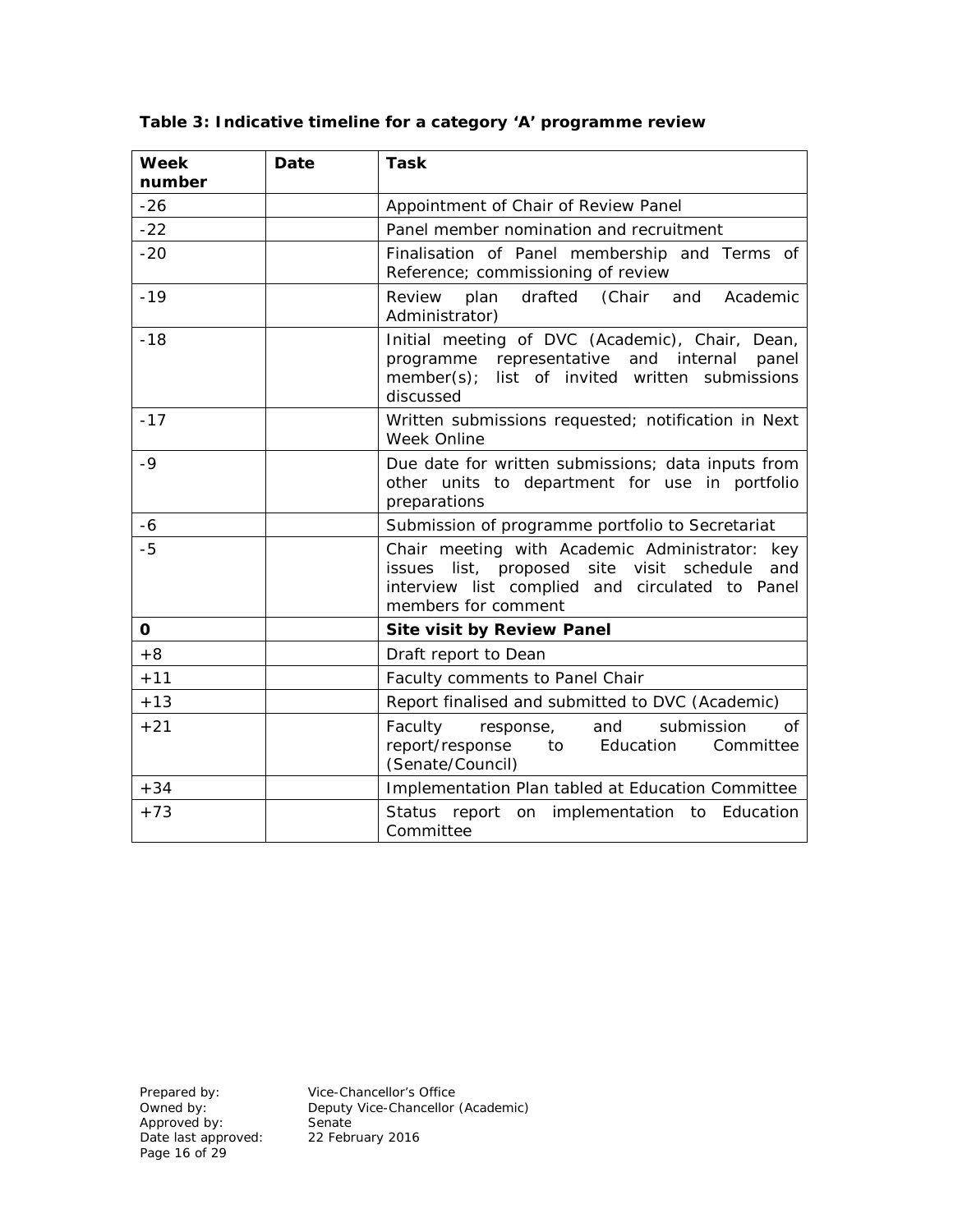#### **10 The review report**

10.1 Contents of the Category 'A' Review Report should conform broadly to the Terms of Reference. A suggested format is in **Annex 3**.

### **11 Finalisation and implementation of the report**

- 11.1 Within **eight weeks** of the site visit the review Panel Chair will send the completed draft report in confidence to the Dean for correction of matters of fact and wording of matters of substance. Comments must be sent back to the Chair within **three weeks**.
- 11.2 After receiving these comments the Chair will finalise the report, consulting Panel members as necessary, and submit the final report to the Deputy Vice-Chancellor (Academic).
- 11.3 The DVC (Academic) will report on the review to the Vice-Chancellor and refer the report to the Dean for a written Faculty response on any matters raised in the review which s/he believes deserve comment at that stage. Responses are to be received within **eight weeks**, and should address the report's findings and recommendations as they apply to the Terms of Reference. Programme managers and teaching staff should see the report and the Faculty response.
- 11.4 Both the report and the responses will be submitted to Senate and Council through Education Committee. The Chair of the Panel, the Dean and a representative of programme management will be invited to attend the meeting of Education Committee at which the report is discussed.
- 11.5 The report is considered confidential until accepted by Council. Prior to that time, copies are distributed on a need-to-know basis.
- 11.6 After considering the report and the responses, Education Committee will recommend on implementation to Senate and Council. The Faculty will prepare an implementation plan that will prioritise recommendations, cost any resource-related recommendations, and designate responsibility and timelines for implementation.
- 11.7 This plan will be forwarded for review to the Academic Administrator within **three months** of the report being received by Education Committee. The Academic Administrator will advise Education Committee of the implementation plan's receipt.
- 11.8 One year after initial consideration of the Review Report by Education Committee, the Faculty will provide a status report to the Committee on progress of implementation of recommendations. The status report will be submitted to the Academic Administrator for review, who will then forward it to Education Committee. A Faculty representative (e.g., programme manager) will be invited to attend Education Committee to present this status

Approved by: Senate Date last approved: Page 17 of 29

Prepared by: <br>
Deputy Vice-Chancellor<br>
Deputy Vice-Chancellor Deputy Vice-Chancellor (Academic)<br>Senate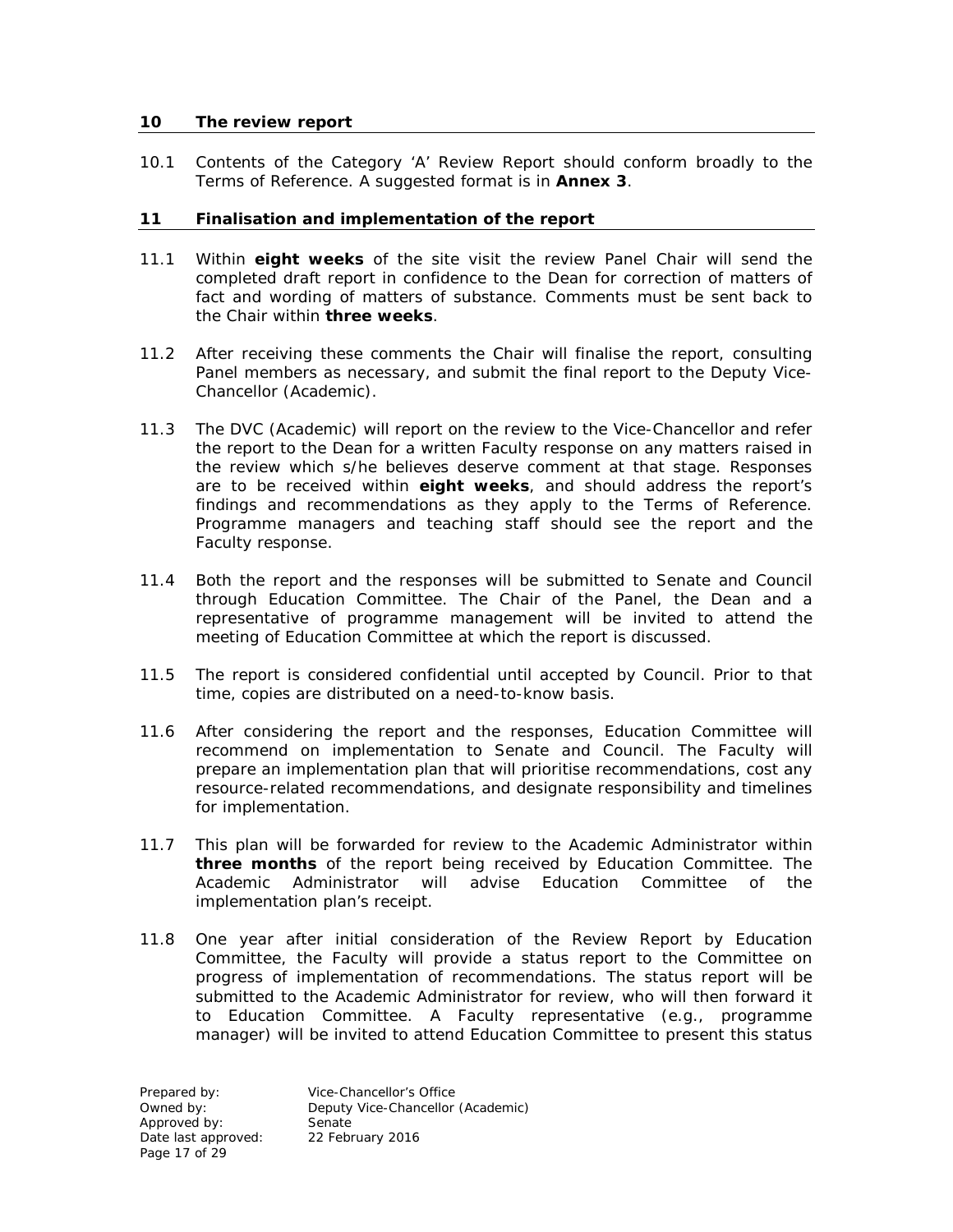report. Education Committee recommends to Senate and Council the approval of implementation actions or calls for a further report if necessary.

11.9 In special circumstances the Vice-Chancellor may vary these procedures and advise Education Committee of the variation and the reasons for it.

Approved by:<br>
Date last approved: 22 February 2016 Date last approved: 22 February 2016 Page 18 of 29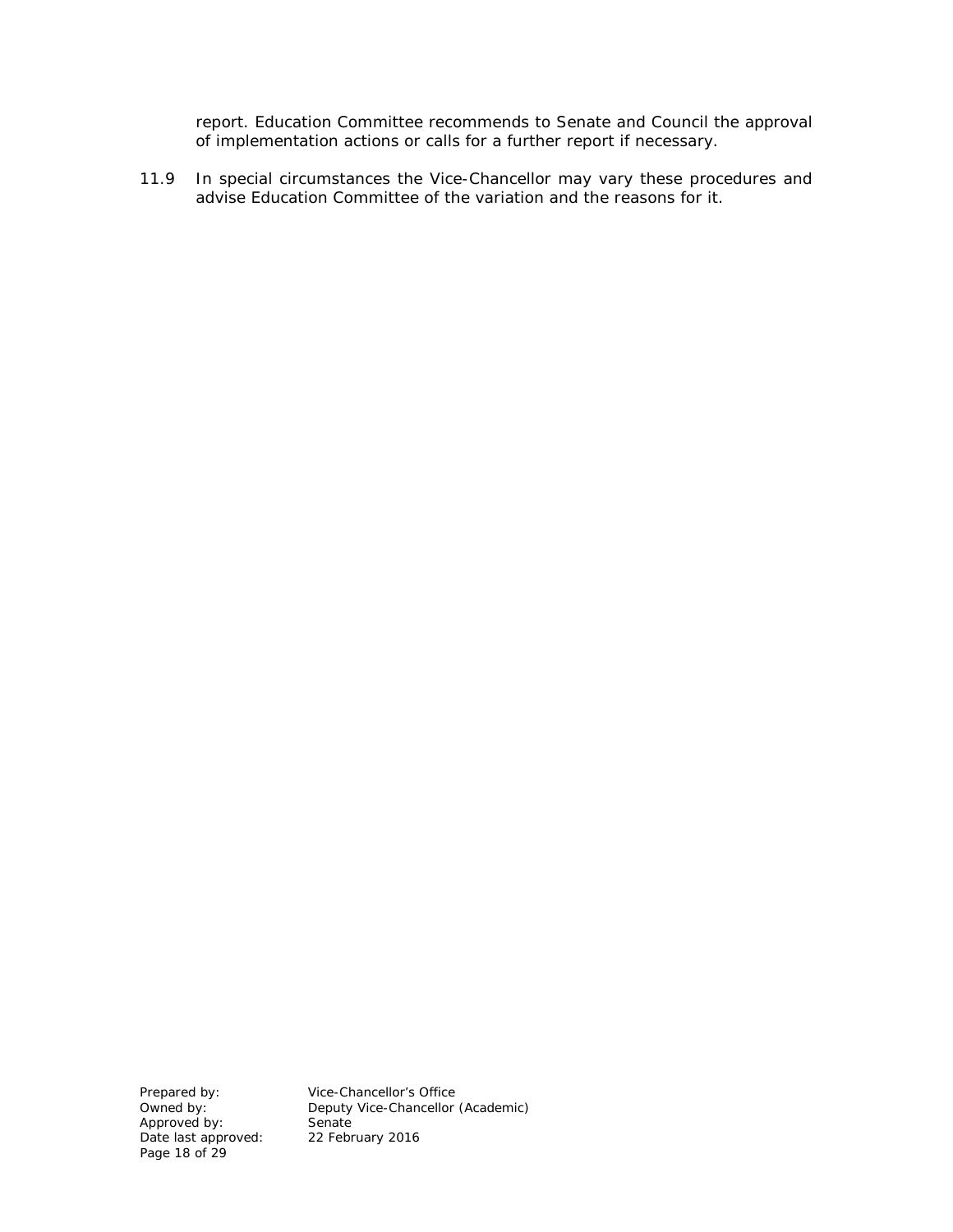## **PART C: OTHER PROGRAMME REVIEWS**

#### **12 Category B reviews**

- 12.1 Category B includes qualifications such as stand alone graduate and postgraduate diplomas, postgraduate certificates and other diplomas and degrees where the number of equivalent full time students is limited (usually fewer than 75 EFTS).
- 12.2 Such qualifications should be reviewed internally every five years after completion of the Graduating Year Review. The Dean should commission a review carried out by three academic staff members, one from within the programme, one from within the Faculty or University but not involved in the programme and one external to the University.<sup>[1](#page-13-0)</sup> The Faculty provides the secretarial services for the review. The Panel should be guided by these Guidelines, using the Terms of Reference and Report format as is appropriate, and should report through the Dean to Education Committee and Senate.

### **13 Special reviews**

- 13.1 The DVC (Academic), in consultation with the relevant Dean(s), may commission a special review outside of the normal review cycle or under different terms of reference. A special review might be undertaken under the following circumstances, although this is not an inclusive list:
	- When problems have been identified in a programme or in particular parts of it
	- To inform the University about the future of a qualification
	- If a faculty requests a review for a good reason
	- When only a part of a programme requires review, eg, teaching in a particular
	- curriculum area of the programme, first year courses and teaching
- 13.2 In such cases the review would be conducted as a Category A review but it is likely that the review panel would be smaller than a scheduled Category A review panel.

<span id="page-13-0"></span><sup>1</sup> The faculty concerned may adjust panel membership as appropriate for smaller programmes.

 $\overline{a}$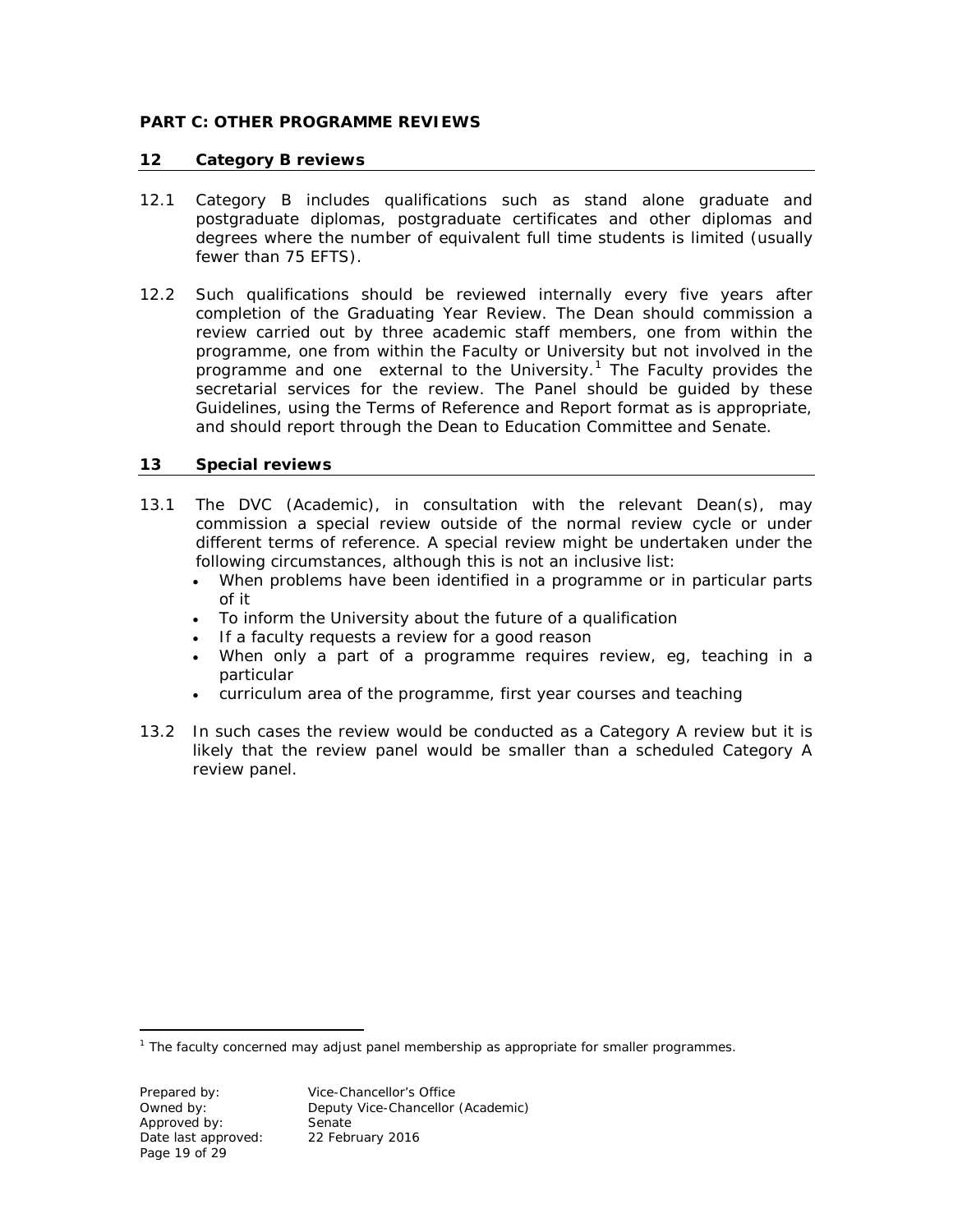## **Annex 2 - Terms of Reference for Programme Reviews**

The overall purpose of programme reviews is to evaluate their academic quality and to ensure that they meet international standards and the needs of students. Review Panels are asked to focus on the following aspects of the programme:

# **1 Programme purpose and design**

Does the programme have a clear purpose and objectives and is it designed to meet that purpose and those objectives effectively? Is it coherent, balanced, and well structured? Are the regulations governing the programme adequate, appropriate, and clear? Does the programme attract a wide range of students (e.g., ethnicity, gender, age range)?

# **2 Curriculum content and organisation**

Is the curriculum comprehensive (e.g., no significant gaps in subject or course offerings), based on appropriate and up-to-date knowledge, and well-organised (including a clear sense of progression at each level)? Is the curriculum relevant in relation to the current and state of knowledge and academic environment, and how is continued relevance assured? Are there content areas that should be introduced? expanded? reduced? deleted?

# **3 Teaching, learning and assessment**

What is the overall quality of teaching and learning in the programme and how is this supported and improved? Are teaching methods appropriate to the curriculum and course content? Are assessment methods appropriate (e.g., in relation to stated learning outcomes), and how are they moderated? Do teaching methods meet the needs of a diverse student body?

## **4 Learning resources**

Are learning resources appropriate and adequate to maintain the quality of the programme?

## **5 Student achievement**

Is the programme meeting its objectives in terms of achievement indicators such as pass rates and completion rates? Is the stated graduate profile being achieved?

## **6 Programme management, quality assurance and enhancement**

How appropriate and informative are the guidance and advice offered to students concerning the programme (including how to structure a programme of study, course selection, timetabling, credit transfer)? How well are programme processes, eg, enrolment, timetabling, examinations, managed? How are feedback and other inputs from students, employers, advisory groups or standards setting bodies taken into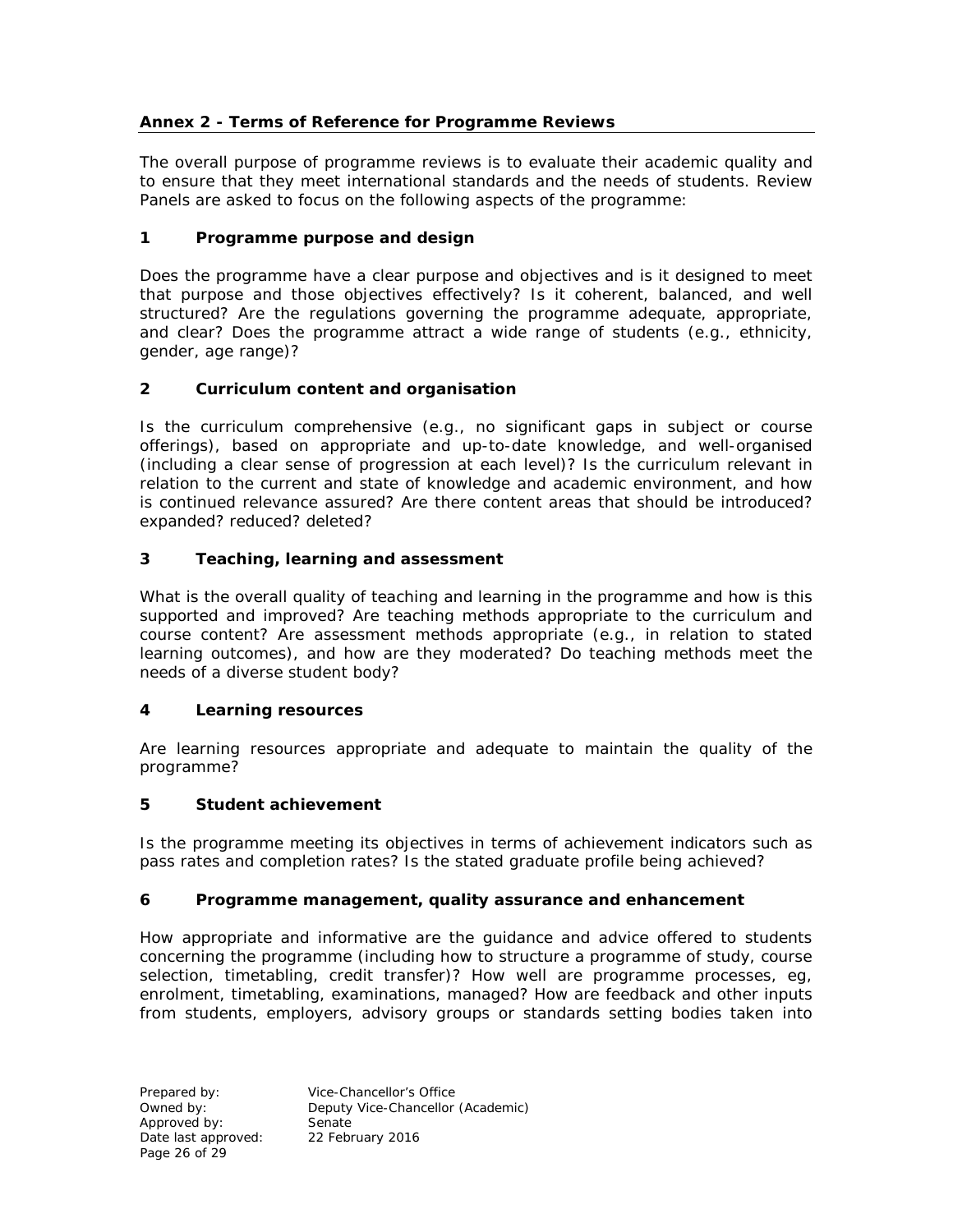account in curriculum design and improvements? How is quality monitored and assured, and how are changes and improvements planned and implemented?

The Report should also make a global recommendation as to whether the programme should be:

- continued indefinitely
- continued for a stated time period, with improvements required in the interim
- redeveloped within a timeframe
- merged with another programme(s), or discontinued

Approved by: Senate<br>
Date last approved: 22 February 2016 Date last approved: Page 27 of 29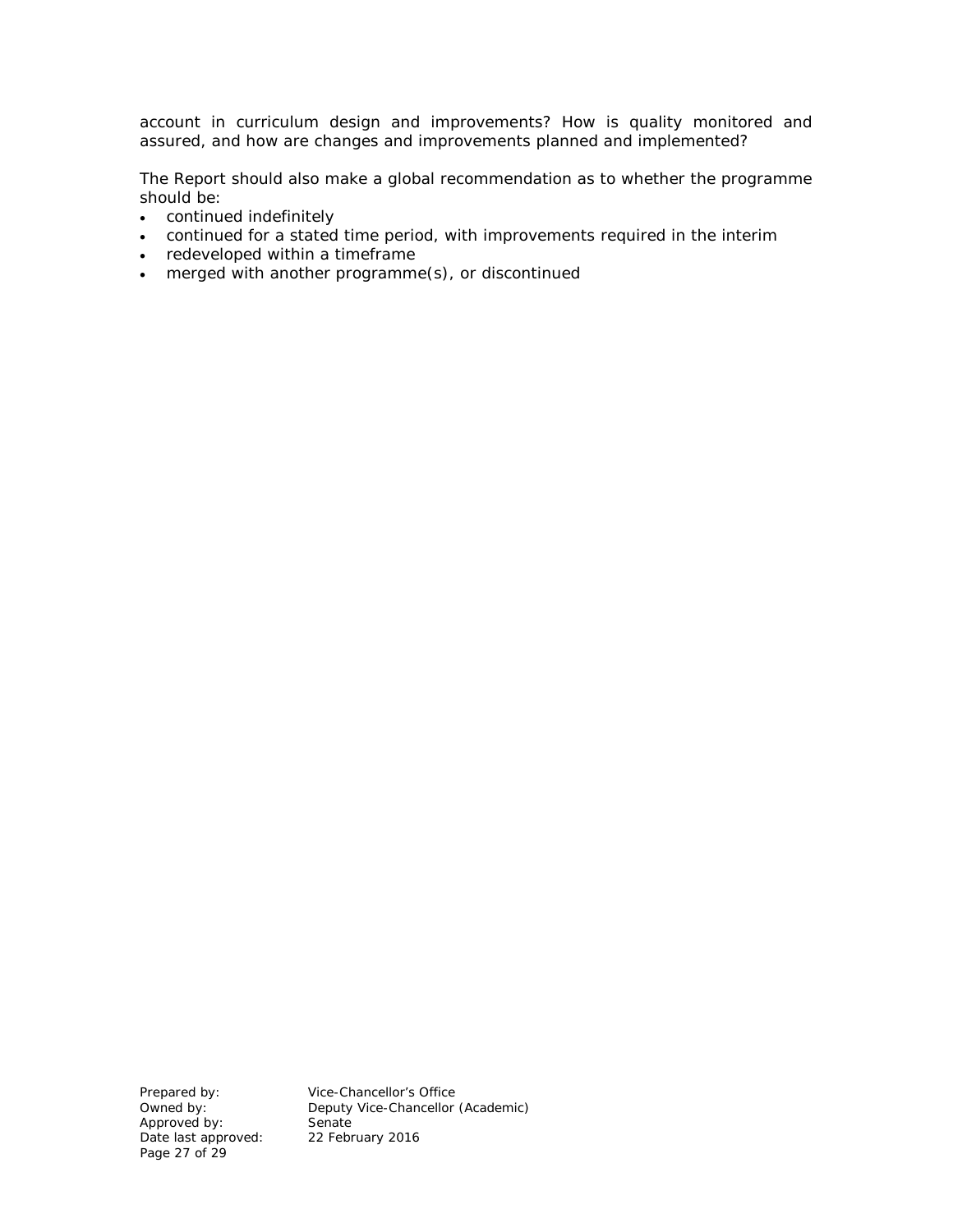## **Annex 3 - Suggested format for a programme review report**

### Cover Page

The cover page should include:

- The University of Auckland
- Report of the Committee established to review the 'xxx' programme
- Name of host/sponsoring Faculty(s)
- Date of the Report
- Confidential (until accepted by Senate and Council)

### Table of Contents

Using the generic Terms of Reference, the table of contents of a typical Programme Review Report should resemble the following model:

- Executive Summary
- Summary of Key Findings (text)
- List of Recommendations
- Preamble (This can be prepared by the Academic Administrator for Category A reviews)
- Terms of Reference
- List of Review Panel members
- Process of conduct of the review
- The number of submissions requested and received
- Review panel meetings
- Report drafting, comment and submission dates
- Contextual issues
- Acknowledgements
- Findings and Recommendations for each Term of Reference
- Programme purpose and design
- Curriculum content and organisation
- Teaching, learning and assessment
- Learning Resources
- Programme management, quality assurance and enhancement
- Other term(s) of reference (if applicable)

#### Length and Format

As a general guideline, the Report including Executive Summary should not exceed 7500 words. In addition, a limited number of appendices may be included. The Executive Summary (comprising a summary of key findings and a list of recommendations) should be no more than four pages in length.

The major headings of the Report should correspond to the Terms of Reference. Reports should be constructive, with both critical and complimentary elements as appropriate. For each Term of Reference, the Report should be structured around integrated findings and recommendations for improvement or change. Where the Panel determines that good or exemplary practices exist, these should be highlighted. Each recommendation should be supported by a brief discussion of a finding(s), and should also identify the appropriate unit(s) that should take action if that recommendation is accepted, e.g., department(s), faculty(s), or a University

Prepared by: Vice-Chancellor's Office Owned by: Deputy Vice-Chancellor (Academic)